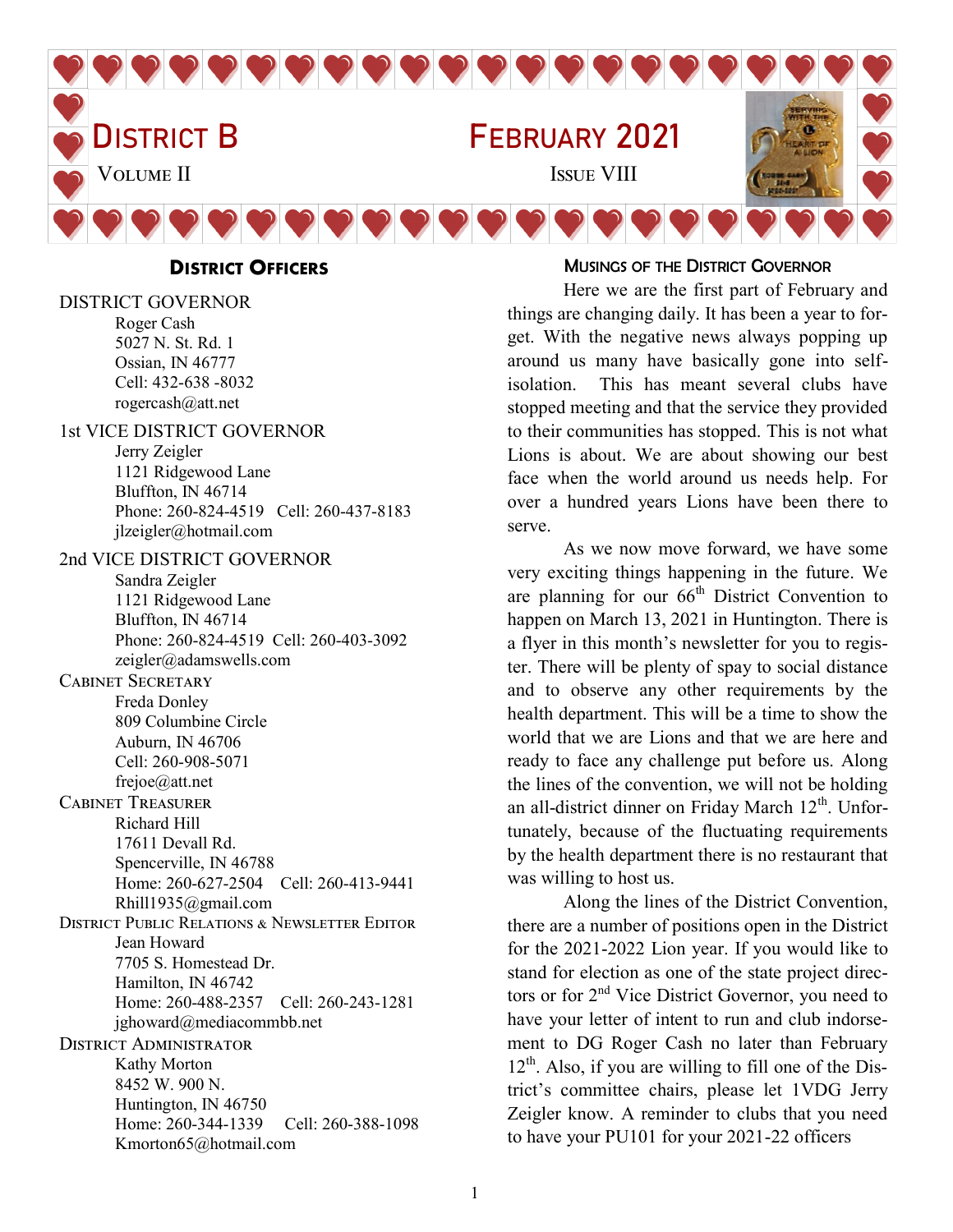Continued from page 1

reported to LCI no later than May  $28<sup>th</sup>$ . This means having your elections done by early May.

A note to the clubs who are holding fund raisers or doing service projects. If you will send me flyers beforehand and pictures afterwards, I will endeavor to get them posted on the District's web site.

As we look forward to the 2021-22 Lion year each club need to look at a couple of items. One is their goals in membership, service and fund raisers for the coming year. Another is a club budget that shows were the project money is going and were you expect to raise it. A club, just like a business, need to have a vision to know where it is headed. Remember, in setting your goals and budget is doesn't hurt to set them high for they need to challenge you to grow.

*DG Roger Cash*

#### DISTRICT CONVENTION ELECTIONS

Election of trustees for state projects and election of district officers will take place at the District Convention on March 13. We need candidates for the following positions. Cancer Control – 2 openings

Vision First  $-1$  opening

Leader Dog – 1 opening

Speech and Hearing – 1 opening

School for the Blind  $-2$  openings

IN Lions Foundation – 1 opening

2<sup>nd</sup> Vice District Governor – 1 opening

If you are interested, please have your club send a letter on nomination to DG Roger Cash by February 12. This letter needs to be

signed by the club president. You will then be added to the ballot.

*Submitted by PDG Alan Arnold*



## LAND OF LAKES LIONS CLUB EYEGLASS RECYCLING

PDG Jim Wyatt announced that the recycling

night has been canceled for March. It may be scheduled for later or next **FXII** year. For more information please contact Lion Jim at 260-316-1777.



## INDIANA STATE FAIR

As of now, the State Fair is a go for this year. We will plan on taking a van load of peo-

ple to work at least one if not two days during the fair. Watch future newsletters for more information.



*Submitted by PDG Alan Arnold* 

## TRI-LAKES LIONS FISH & TENDERLOIN DRIVE THRU ONLY

February 20, 2021 2935 E. Colony Ave. Columbia City. IN 4-7 p.m. or sold out Choice: Just Meat or Meal \$10 each

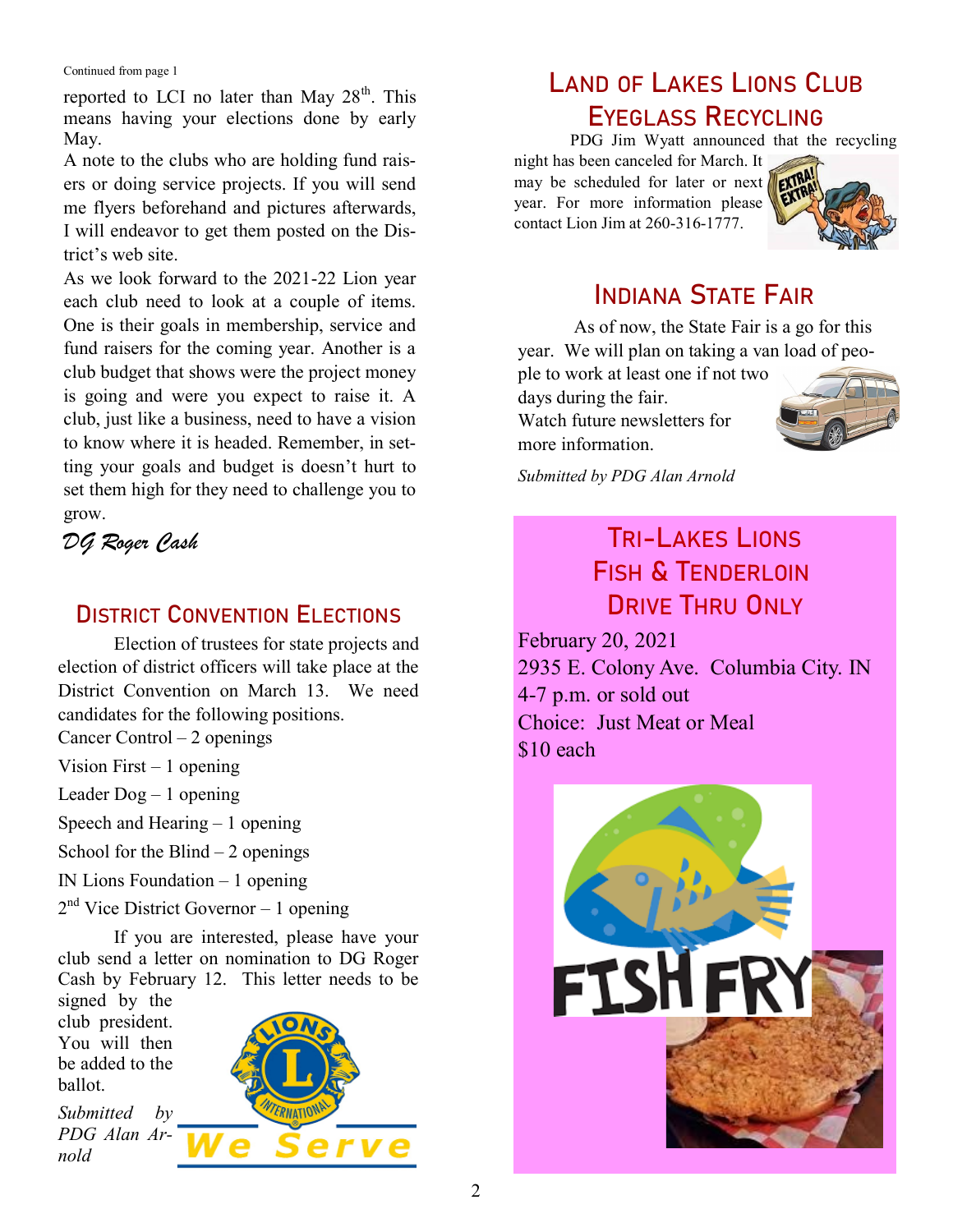

## **Registration form for District 25B Convention March 13, 2021 1st Merchants Bank Heritage Hall Huntington, Indiana**

Cost: \$25 prior to March 1 \$30 between March 1 and March 8, 2021 No reservations accepted after March 8, 2021

> In the event the Convention must be cancelled due to pandemic all registrations will be refunded

MAKE CHECKS PAYABLE TO OSSIAN LIONS CLUB Send reservations to:

DG Roger Cash 5027 N State Road 1 Ossian, IN 46777 rogercash@att.net

\_\_\_\_\_ Check if first time District Convention attendee

\_\_\_\_\_\_\_\_\_\_\_\_\_\_\_\_\_\_\_\_\_\_\_\_\_\_\_\_\_\_\_\_\_\_\_\_\_\_\_\_\_\_\_\_\_\_\_\_\_

Names of first time attendees

Please indicate after name which workshop you would like to attend.

 $\mathcal{L}_\text{max}$  and the contract of the contract of the contract of the contract of the contract of the contract of the contract of the contract of the contract of the contract of the contract of the contract of the contrac

A. Topics from the ID B. LCIF C. Ready, Set, Grow!

Club

Lion Workshop

\_\_\_\_\_\_\_\_\_\_\_\_\_\_\_\_\_\_\_\_\_\_\_\_\_\_\_\_\_\_\_\_\_\_\_\_\_\_\_\_\_\_\_\_

Guest/Lion Workshop

Guest/Lion Workshop

Number of reservations @ \$25/\$30 \_\_\_\_\_\_\_\_\_\_\_\_\_\_

Total amount due: \_\_\_\_\_\_\_\_\_\_\_\_\_\_\_\_\_\_

Total amount paid:

# $IBE45 = 95$

Be Nice – Send Card/flowers/or a gift basket to someone randomly Pay It forward for someone's lunch in line at McDonalds – set aside so much money and randomly pick cars in line to pay for. Ben Bag Tournament/Fishing/Bowling \$30 a year – Rent- a Flag – put up – take down project on various holidays for people by placing a flag in their yard on July 4, flag day etc. – Elkhart? Sweep sidewalks around town square Community cleanup -provide a dumpster Sell Cookie Dough – partnership with producer Sell Yeast rolls at holidays – partnership with a restaurant Sell Fried pies / sandwiches Car Washes Ramp building – New Goshen W.VIgo Free Water or Soft Drinks Drive through fish fry – Carmel, Plant trees/flower Care Packages – mask, hand sanitizer, wipes Peace Poster Pick up groceries  $RAP -$ books Socks/mittens School supplies Trash pickup Adopt A Highway – Riley LC Care for a Covid Family -pick up mail and leave at door with/groceries Blood donation- Brownsburg LC Check in by phone to the elderly COVID Awareness flyers Diabetes Awareness flyers Food drive – Hunger Relief Back-pack program (food) 25D Chalk art Contest 25F Scavenger hunt with prizes for children in neighborhood. Kids use Sidewalk Chalk & draw pictures or positive slogans on driveways - club members drive around and judge and provide prize to best Carryout Breakfast/dinners

*There will be more ideas in next months newsletter.*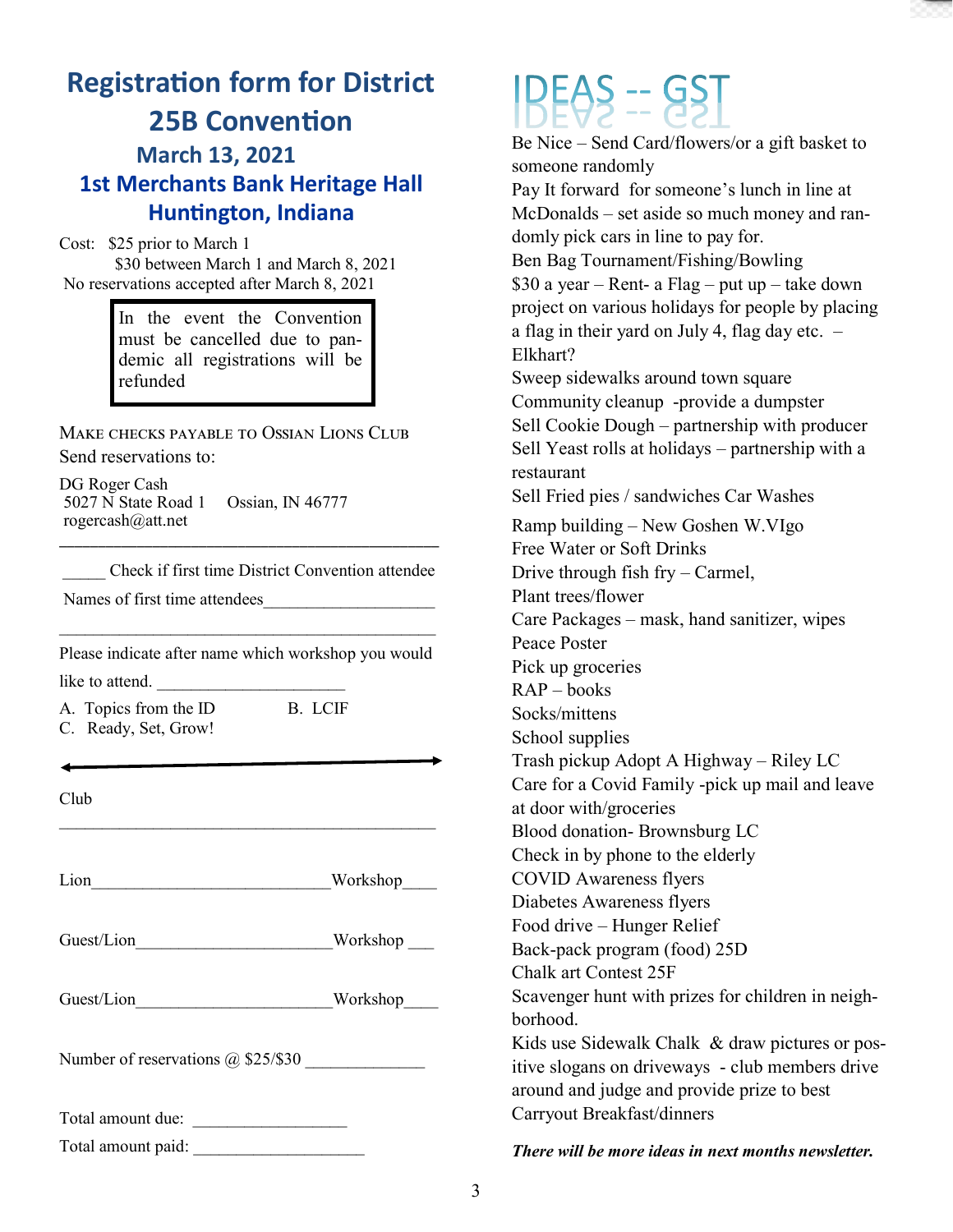#### DISTRICT 25B ENVIRONMENTAL PHOTO CONTEST

The 2020-2021 Environmental Photo Contest is open to all Lions and Leos in District 25B.

There will be four divisions: Wildlife 18 & under, Wildlife 19 & older, Scenery 18 & under, and Scenery 19 & older.

All photos depicting a natural theme (such as plants, animals, urban or natural landscape, weather phenomenon, etc.) are welcome.

Photos must be original and unaltered.

Photos must be taken within the state the Lions or Leos serve.

Photos must be on high-quality photo paper and measure 8" x 10" (20.3 cm x 25.4 cm)

Photos need to be submitted with entry form on next page.

Photographers accept responsibility for the cost of taking and processing photos.

Contest photos become the property of the 25B Environmental Committee. The Committee reserves the right to disqualify entries that do not meet contest criteria or that may be viewed as inappropriate or objectionable.

The photos will be displayed at the District Convention in March where the winners will be announced.

Awards:  $1<sup>st</sup>$  Place in each category: \$25 gift card

If you have a question please contact PDG Alan Arnold at 260-216-1101 or email [pama](mailto:pamalarn@myfibersolution.com)[larn@myfibersolution.com.](mailto:pamalarn@myfibersolution.com)



## 25B LIONS ENVIRONMENTAL PHOTO **CONTEST** REGISTRATION FORM

| $\mathsf{Zip}\_$                                                 |
|------------------------------------------------------------------|
|                                                                  |
| Age Category:                                                    |
| 18 & under 19 & older                                            |
| Club Name                                                        |
| Photo Category                                                   |
| Wildlife                                                         |
| Scenery                                                          |
| Send completed registration form and photo to:<br>DG Alan Arnold |
| 595 E. State Rd. 124                                             |

Monroe, IN 46772

Please address questions to DG Alan Arnold at 260-216-1101 or [pamalarn@myfibersolution.com.](mailto:pamalarn@myfibersolution.com)

#### **Photos must be postmarked by March 8, 2021.**

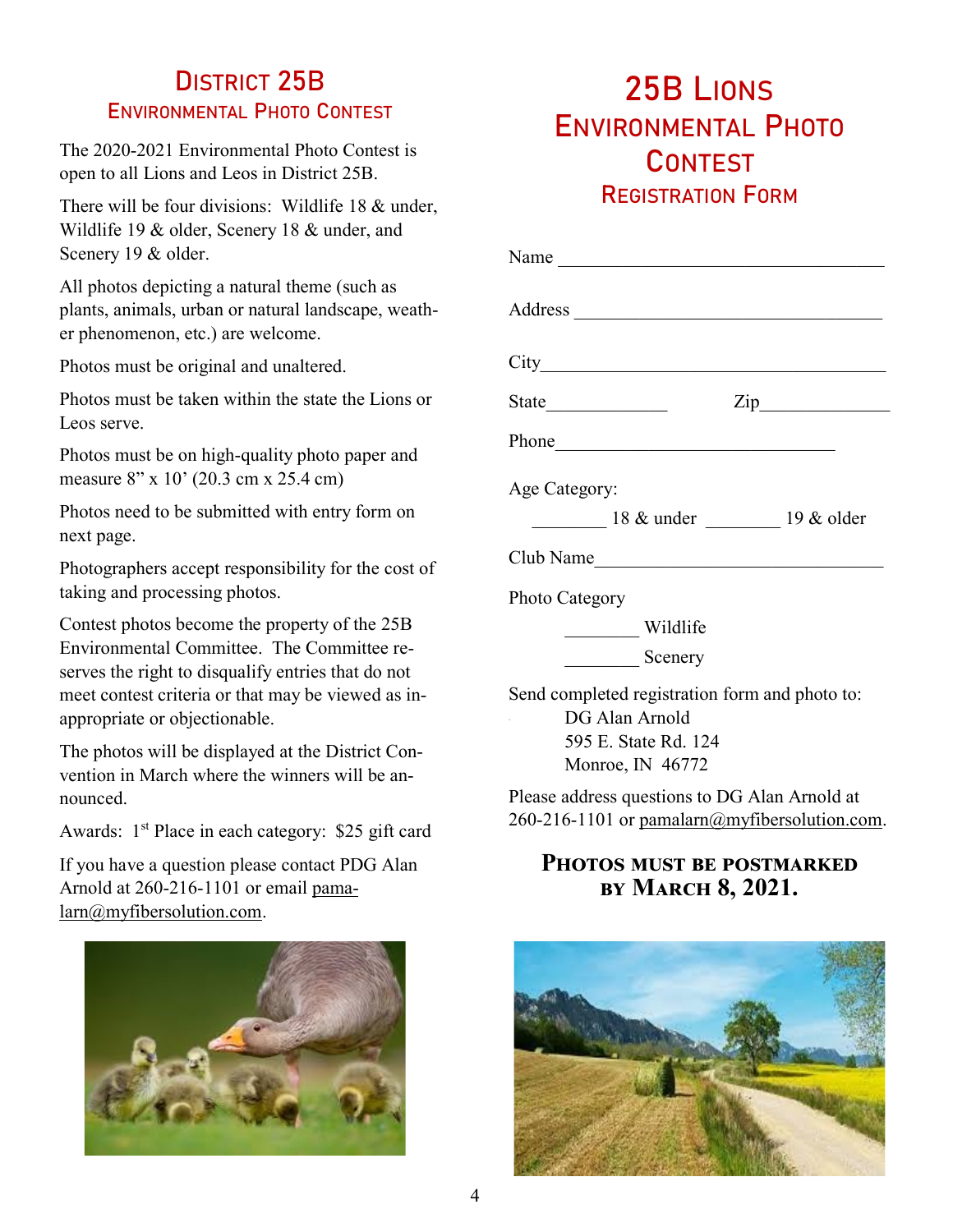#### How To Lose A Perfectly Good Lion Member

"Not another one!" a Board member complains when yet another resignation letter is received and presented for action. "This is the fourth one already this year!"

Sound familiar? Unfortunately, it is all too familiar in many clubs, that sinking feeling that another good Lion has decided not to stay in the club. Sure, there are perfectly good reasons why Lions leave: moving away, illnesses, job changes, even death, for instance. But sometimes we don't do much to help entice members to remain. We even encourage them to leave. The 2011 Lions Clubs International Study done by the IU Center on

Philanthropy found that the main reason people join a Lions Club is to make a difference in their local community (93% of men, 89% of women). Unfortunately, we don't always help maintain their motivation, and members leave. How are we encouraging Lions to leave?

- 1 . Conduct unproductive meetings. How often do we sit around and hash out obvious answers without coming to a conclusion, or appoint another committee? Lions leave the meeting feeling that nothing was accomplished, or that the two most powerful people in the club were competing again.
- Underutilize the skills and interests of club members. A new Lion may join due to promises that the Club would follow up with his ideas, and nothing ever happens. Or worse, simply resisting the contributions or ideas of new members. Watch the YouTube video of a Lions Club pancake breakfast: htt s: www. outube@com  $\frac{\text{watch?v} = \text{W6jJiaeu}}{E}$ . Recognize your own club there?
- Create an atmosphere of club politics. Pressing the Lion to join one of the factions in the club if they want to get anywhere with their ideas. If you aren't for me, you are against me. Sit on my side of the room. Don't talk to those people.

Don't provide any more information than necessary. Board members may need to know, but

"ordinary" members don't need to know the details of what's happening in the club or district. They aren't part of the privileged few. Don't spend the money earned by sales efforts.

- Create lots of rules for club members to follow. This allows tradition to rule, even though younger Lions may not be interested in tradition yet. And it gives lots of opportunities for Tail Twisters to fine unsuspecting members,
- Keep with "the way we always do it." New members can't be trusted to make good pancake batter or sell tickets, but they can wash tables and dishes. Don't allow new members to take over jobs from older or infirm members. Make them observers while they gain seniority.
- Allow Tail Twisters to get too personal or vicious. Tail Twisting should be fun, not punitive, offensive, or allowed to fine for personal infirmities. Keep it light, informative, and good for laughs.
- Provide criticism instead of constructive feedback. It's always easier to be critical than grateful or constructive. But if you continually undercut or criticize the efforts of Lions members, why would they want to stay?

I can think of even more reasons and examples, and I know you can as well. Instead of business as usual, let's concentrate on keeping Lions rather than allowing them to exit from the back door almost as fast as they enter the front door. Let me know what's working for you.

Have a great holiday season.

PCC David Eisen

Global Leadership Team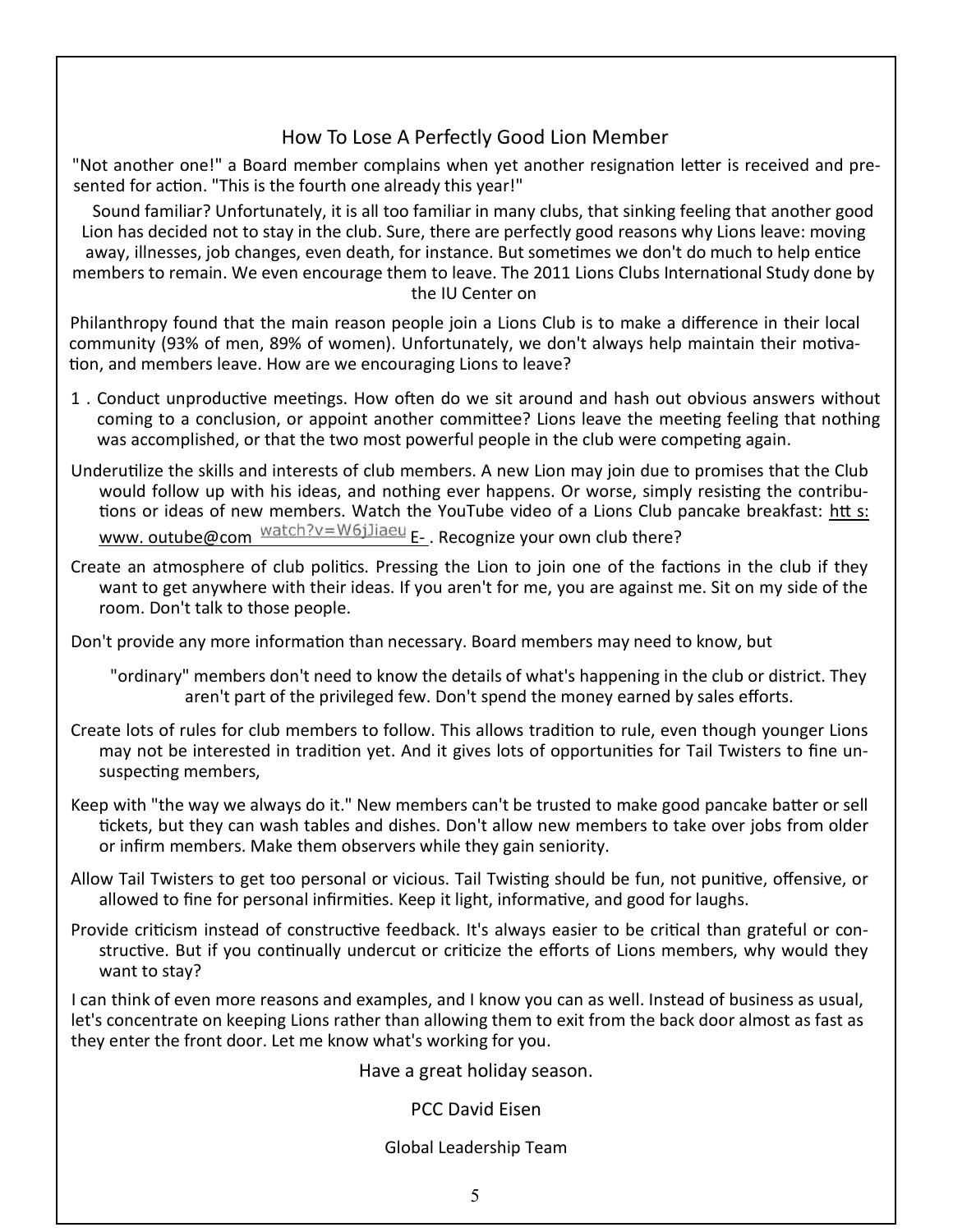#### International Understanding: Lions in Germany

There are 52,000 Lions members in Germany in 1,500 Clubs. German Lions are in Multiple District 111 that has 19 individual districts. The first Lions Club in Germany was in Dusseldorf. In MD 111-Germany there are five committees: for statutes and organization, long-term planning, finance, information technology, and for communication/magazine "LION". They each have their own rules of procedure and usually meet two or three times a year. They support the Governor's Council by processing orders or by means of their own proposals. Since 2016, the Multi-District Assembly of the German Lions Clubs has been held as part of a congress. The [Congress of the German Lions \(KDL\)](https://www.lions.de/web/kdl-2021) wants to be an attractive and informative conference, where the Lions can deal with current social issues, learn about projects and offers in the multi-district 111-Germany and exchange ideas with other Lions about the Lions organization worldwide and club activities. Public meetings and workshops and discussions illuminate the framework theme from different sides and provide impulses for the daily club work.

Lions Club projects and fundraisers are very similar to those here in the US, such as Rose festivals, golf tournaments, coronavirus support, supporting local police, elder care, selling advent calendars, and playgrounds but everyone has an Octoberfest. All district and country-wide projects are now managed through the Foundation of the German Lions. German Lions are very supportive of Lions Quest, Youth Exchange, and the Lions Youth Music Prize (an instrumental music competition throughout Europe). More information on individual club projects can be read at [https://www.lions.de/clubberichte.](https://www.lions.de/clubberichte)

German Lions meetings are a little more formal than here in the US with men wearing suits and skirts/dresses for ladies. Most clubs have friendship banners to present to guests. German Lions and their meeting speakers are more political than what we are accustomed to. An excerpt from the MD-111 website describes German Lions flavor as:

"We stand for a liberal, social and cosmopolitan society. Free from all party political, religious and national considerations, we have always been committed to maintaining peace, understanding between peoples and promoting a good sense of citizenship. This also applies, and in particular, to the 'European project'.

We, the German Lions, see the growing renationalisation and the risk that Europe will no longer be able to take advantage of the advantages and future opportunities that have already been gained. We see European integration as a great project for the benefit of all citizens and we will support it with all our possibilities. These include increased activities of local Lions Clubs, the appointment of European representatives in the districts and cross-border cooperation with the approximately 250,000 Lions in Europe at conferences and meetings, to the strengthening of the annual European Forum, where contacts are established across Europe, issues discussed, youth exchanges and other projects agreed."

When traveling to Germany, be sure to have your passport. No VISA is required. Once you enter a European country like The Netherlands, and go through Customs, you do not go through customs again until you leave a country of the European Union. The Euro is the currency. Be sure to visit Berlin if you have never been there to see the Checkpoint Charlie and museum, The Reichstag, the Brandenburg Gate, the remnants of the Berlin Wall, and then go to Pottsdam where Truman, Churchill, and Stalin met to finish the World War II and where Truman gave the order to drop the atomic bomb. You will learn more about US involvement in WW-II history than you did in school.

#### *Submitted by PID Doug Lozier*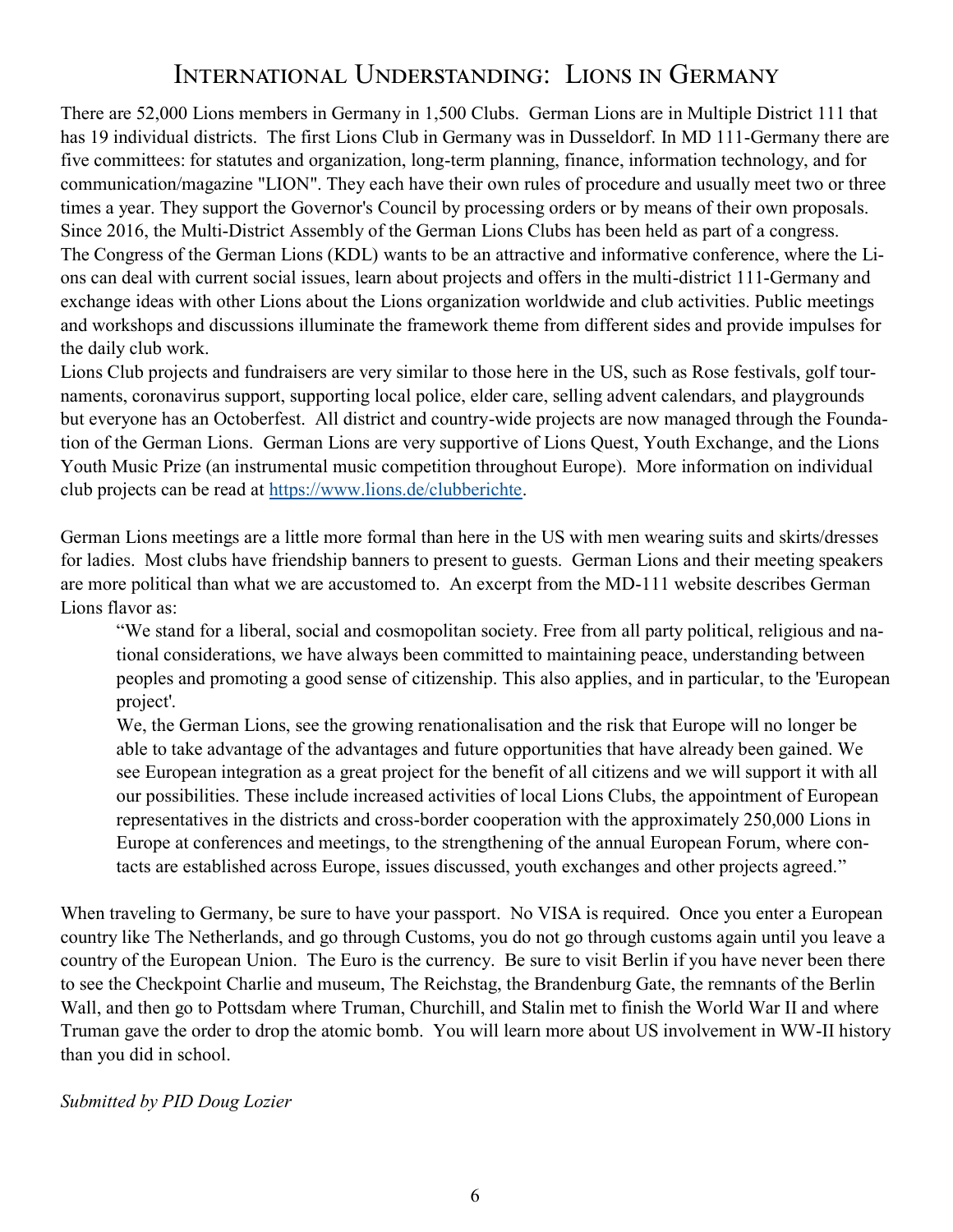

# DG ROGER AND DISTRICT B CALENDAR

## FEBUARY 2021



| Sun                                                                                 | Mon                                                           | Tue             | Wed             | Thu                                           | Fri             | Sat                                              |
|-------------------------------------------------------------------------------------|---------------------------------------------------------------|-----------------|-----------------|-----------------------------------------------|-----------------|--------------------------------------------------|
|                                                                                     | $\mathbf{1}$                                                  | $\overline{2}$  | $\overline{3}$  | $\overline{4}$                                | 5               | 6<br><b>Gat Meeting</b><br>$\operatorname{Zoom}$ |
|                                                                                     |                                                               |                 |                 |                                               |                 | <b>ZOOM</b>                                      |
|                                                                                     |                                                               |                 |                 |                                               |                 | <b>Video Conferencing</b>                        |
| $\overline{7}$                                                                      | $\overline{8}$                                                | $\overline{9}$  | 10              | 11                                            | 12              | $\overline{13}$                                  |
| $\begin{array}{ c c }\n\hline\n14 & \text{VUVUVVVVV} \\ \hline\n\end{array}$<br>Hap | $\overline{15}$<br>Happy<br><b>AAAAA</b><br>Presidents<br>Dau | 16              | 17              | 18<br>Harlan LC<br>Chili Supper<br><b>D.P</b> | 19              | 20                                               |
| 21                                                                                  | 22                                                            | $\overline{23}$ | $\overline{24}$ | 25                                            | $\overline{26}$ | $\overline{27}$                                  |
| 28                                                                                  |                                                               |                 |                 |                                               |                 |                                                  |